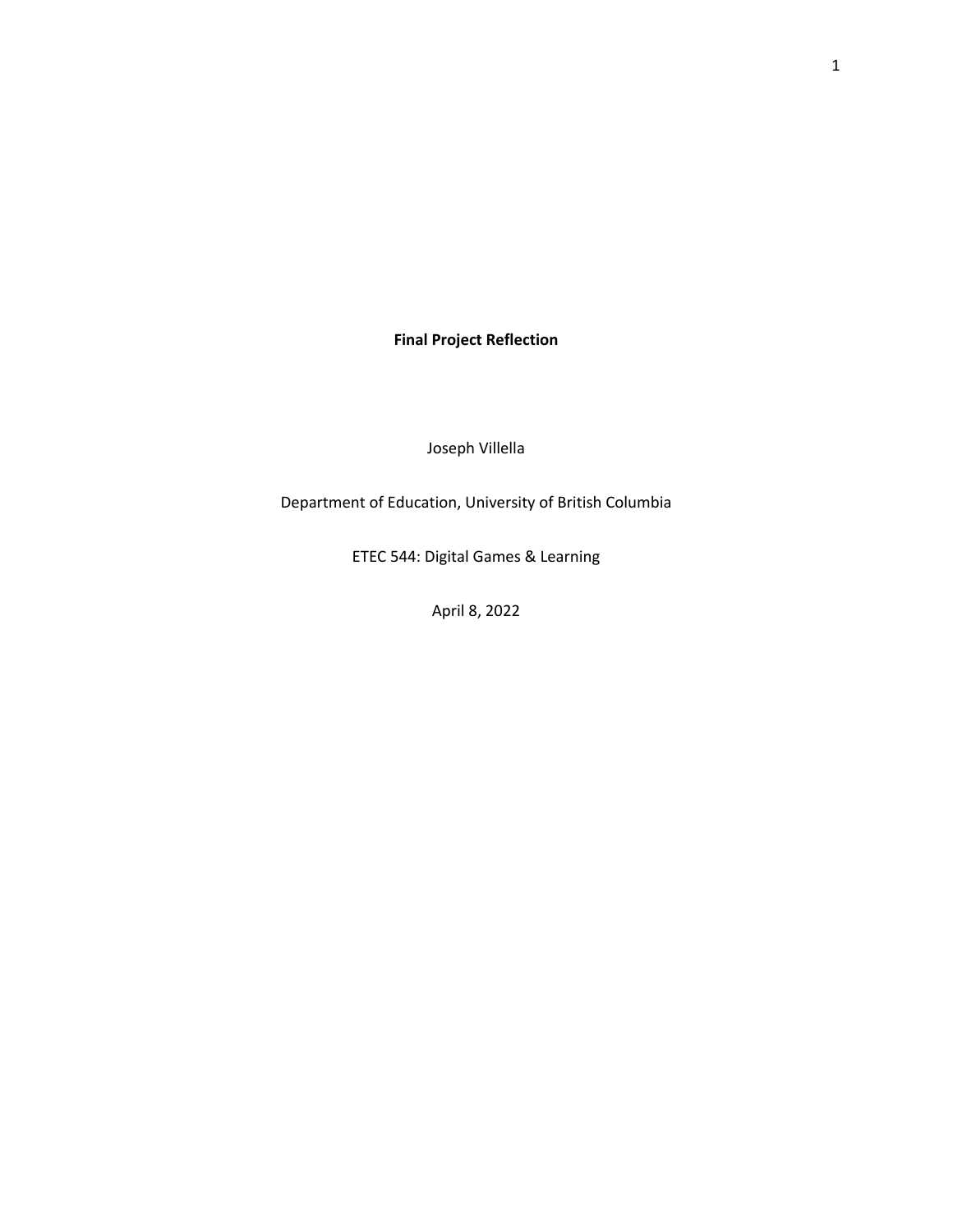## **Final Project Reflection**

Playing a role in the creation of "Face the Bass" was exciting and challenging. Throughout the entire process, I was very happy and proud of how my group truly felt like a team. Through the leadership of Ryan Mckenzie along with Tiffany Ku, Pamela MacGregor, and Sheena Chan, we were able to create a fantastic proof-of-concept for an educational music game. I believe our skills have truly improved as we can call ourselves "game developers".

The road through development and group assignments did not all go smoothly. There were many challenges that we faced individually and collectively. During the entire process, and especially in the beginning, we had to find a way to "mesh" as a group while meeting digitally. This was difficult for me as I find sitting down in-person to brainstorm and generate ideas significantly easier than working digitally. To further complicate our ability to work fluidly, we also had to incorporate us all being in different time zones which sometimes made it difficult to plan meetings. With these challenges in mind, we still were able to work together well to produce our proof-of-concept game.

I believe we did an excellent job working through Fullerton's exercises. We met multiple times to collaborate and share our ideas. We worked effectively by each completing the questions that we picked as a group. To finalize our submission, we discussed our answers to each question as a group to come up with an answer that includes all viewpoints that each member raised.

While working through the Game Design document assignment, we again were able to collaborate effectively. We used the same formula of meeting to share ideas, work through the document individually while writing notes, and meeting again to collaborate on the final assignment. We decided early in the assignment that the Game Design Document would be a living document. This allowed us to relieve some pressure of having to think of our ideas and stick to them which also allowed us to be more creative as we thought of better ideas. I thought that the Game Design Document worked well and successfully fulfilled its purpose of being a guide to point us in the right direction as we worked to create our proof-of-concept.

We decided in our first meeting that we would use G-Develop to create our game as it seemed to have all the tools we were looking for in a beginner friendly layout. Ryan took the lead as the main coder of our game since G-Develop didn't have a friendly way to allow collaboration. Ryan did try to export the project so we could try to add a few things in, however, upon opening the project all the objects were missing and blank. This was extremely frustrating as it put a lot of extra pressure on Ryan